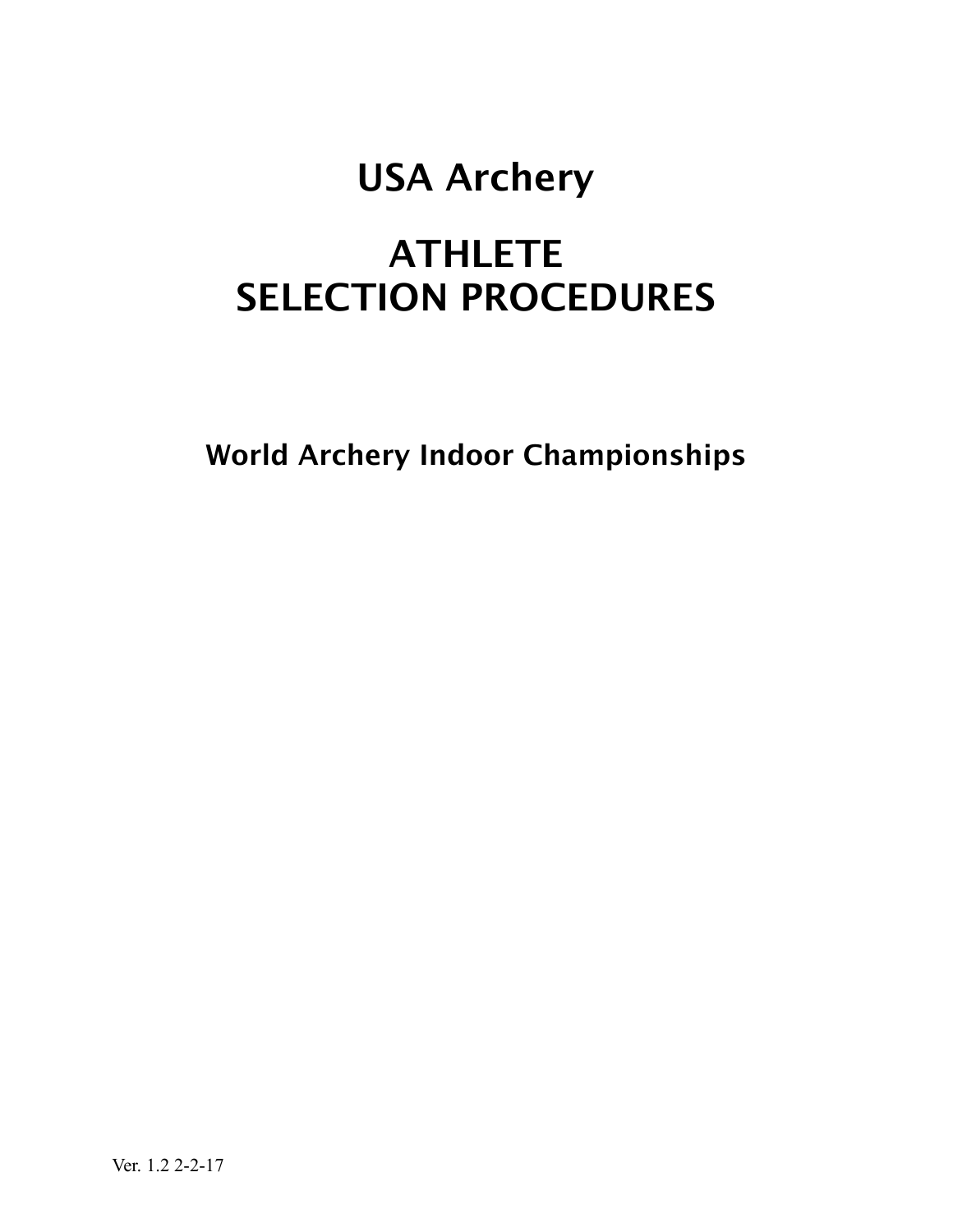#### USA ARCHERY (USA ARCHERY) ATHLETE SELECTION PROCEDURES World Archery Indoor Championships

#### 1. SELECTION SYSTEM

- 1.1 In order to be eligible for nomination to the World Archery Indoor Championships Team, athletes must meet the following criteria:
	- 1.1.1 Nationality/Passport requirements:
		- i. To be eligible to participate as a member of a National Team in International Events, an athlete shall have a valid passport from the country of which he is a National Team Member and shall not have represented any other Member Association as a National Team Member for at least one year before the date of the competition.
		- ii.If an athlete wants to compete for a National Team other than the one for which he holds a valid passport, he shall have resided in the new country for at least one year before the date of the competition and shall have the written permission of the Member Association, if any, of the country from which he has a valid passport.
		- iii.An athlete who has changed his nationality, or acquired a new nationality, may not represent the National Team of his new Member Association until one year after such a change or acquisition.
		- iv.An athlete who has a valid passport of two or more countries at the same time may represent either of them, as he chooses. He shall, however, meet the conditions laid down in i. to iii. above.
		- v.Athletes are not eligible to compete in World Archery events if they do not meet the requirements laid down above."
	- 1.1.2 Other requirements (if any): Athlete must be a member in good standing of USA Archery. Athlete must have met any required minimum scores set by World Archery.

#### 2. REMOVAL OF ATHLETES

- 2.1 An athlete who is to be nominated to the Team by USA Archery may be removed as a nominee for any of the following reasons, as determined by USA Archery:
	- 2.1.1 Voluntary withdrawal. Athlete must submit a written letter to USA Archery's CEO.
	- 2.1.2 Injury or illness as certified by a physician (or medical staff) approved by USA Archery. If an athlete refuses verification of his/her illness or injury by a physician (or medical staff) approved by USA Archery, his/her injury will be assumed to be disabling and he/she may be removed.
	- 2.1.3 Violation of USA Archery's Code of Conduct [\(www.usarchery.org](http://www.usarchery.org)).

An athlete who is removed from the Team pursuant to this provision has the right to a hearing per USA Archery's Bylaws (USA Archery Bylaws, Article XV) and the USOC's Bylaws, Section 9.

2.2 An athlete may be removed as a nominee to the Team or from the Team for an adjudicated violation of IOC, PASO, IPC, WADA, IF, USADA and/or USOC and USA Archery anti-doping protocol, policies and procedures, as applicable.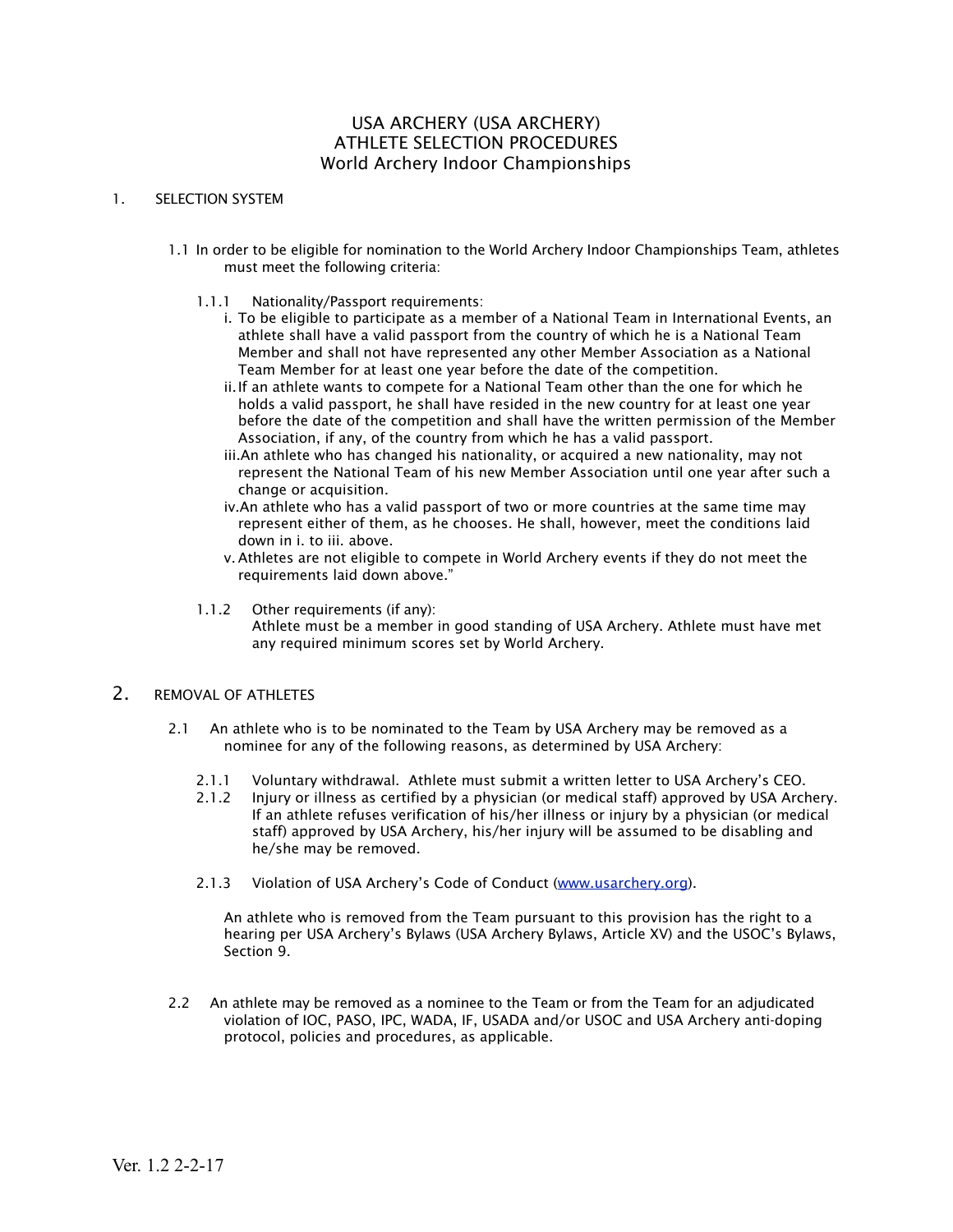#### 3. REPLACEMENT OF ATHLETES

Should a vacancy occur prior to the cut off deadline for entries by either the Local Organizing Committee or World Archery, USA Archery will select the next available, eligible archer based on the ranking from the

trials process described in this document.

#### 4. SUPPORTING DOCUMENTS

USA Archery will retain the approved Selection Procedures and all supporting documents, including data from the selection process for six months past the date of the conclusion of the World Archery Indoor Championships event.

#### 5. REQUIRED DOCUMENTS

The following documents are required to be signed by an athlete as a condition of nomination to the World Archery Championships team:

> USA Archery's Code of Conduct [\(www.usarchery.org\)](http://www.usarchery.org) USA Archery's Waiver of Liability ([www.usarchery.org](http://www.usarchery.org))

#### 6. PUBLICITY/DISTRIBUTION OF PROCEDURES

The approved Selection Procedures (complete and unaltered) will be posted/published by USA Archery at [www.usarchery.org](http://www.usarchery.org)

#### 7. MANDATORY TRAINING AND/OR COMPETITION

All dates and locations of any mandatory training will be announced to team members at least 30 days in advance of the event.

#### 8. ANTI-DOPING REQUIREMENTS

Athletes must adhere to all IOC, IPC, PASO, WADA, IF, USADA and USOC and USA Archery antidoping protocols, policies and procedures, as applicable. This includes participation in Out-of-Competition Testing as required by the IOC, IPC, PASO, WADA, IF, USADA and USOC Rules, as applicable.

#### **9.** DEVELOPMENT OF SELECTION PROCEDURES

The following committee/group was responsible for creating these Selection Procedures:

USA Archery Education and Training Manager, Guy Krueger USA Archery National Head Coach, Kisik Lee USA Archery CEO, Denise Parker USA Archery Recurve Athlete Rep, Nick Kale USA Archery Compound Athlete Rep, Rod Menzer USA Archery Events Manager, Sheri Rhodes USA Archery Director of Program Development, Mary Emmons USA Archery Para Head Coach, Randi Smith

10. USA ARCHERY BYLAWS AND GRIEVANCE PROCEDURES

The USA Archery Bylaws and Grievance Procedures can be found at:

<http://www.teamusa.org/USA-Archery/Resources/Governance/Bylaws>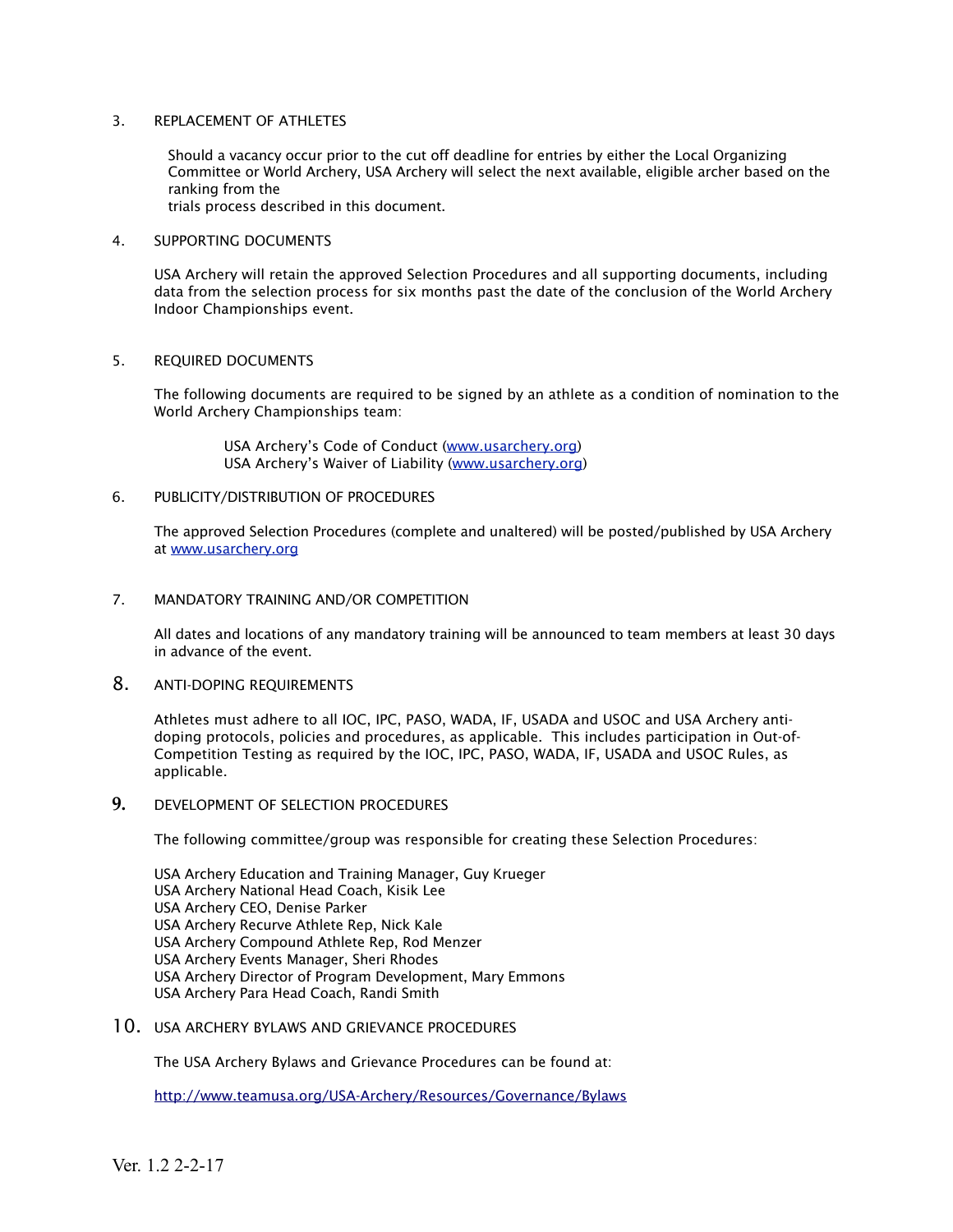#### 11. INTERNATIONAL DISCLAIMER

These procedures are based on IOC, IPC, PASO, as applicable, and/or World Archery rules and regulations as presently known and understood. Any change in the selection procedures caused by a change in IOC, IPC, PASO, as applicable, and/or World Archery rules and regulations will be distributed to the affected athletes immediately. The selection criteria are based on the latest information available to USA Archery. However, the selections are always subject to unforeseen, intervening circumstances, and realistically may not have accounted for every possible contingency.

If any force of nature, or force majeure, should cause the altercation or cancellation of any of the selection events listed in this document, these selection procedures will be revised, and approved by the USA Archery Board of Directors.

#### 12. ATHLETE OMBUDSMAN

Athletes who have questions regarding their opportunity to compete that are not answered by USA Archery may contact the USOC Athlete Ombudsman by:

- · Telephone at (719) 866-5000
- **·** E-mail at [athlete.ombudsman@usoc.org](mailto:athlete.ombudsman@usoc.org)
- **·** <http://www2.teamusa.org/For-Athletes/Athlete-Ombudsman.aspx>

#### **13.** SIGNATURES

I certify that I have read and understand the standards/criteria set by our IF and/or CF (PAG/PPAG only) and incorporated those standards/criteria into our Selection Procedures. I further certify that the information provided herein regarding Athlete Selection Procedures represents the method approved by USA Archery.

| Position                                                    | <b>Print Name</b> | Signature | Date |
|-------------------------------------------------------------|-------------------|-----------|------|
| NGB/HPMO President<br>or CEO/Executive<br>Director          |                   |           |      |
| Nat. Team Coach, Head<br>Coach, or<br>Nat. Program Director |                   |           |      |
| USOC Athletes'<br>Advisory Council<br>Representative*       |                   |           |      |

\* If the USOC AAC Representative has delegated authority to the Alternate AAC Representative to sign the Selection Procedures, attach a letter from the AAC Representative indicating the reason he/ she has delegated authority.

\* Signature by the Athlete Representative constitutes that he/she has read and understands the Selection Procedures. If the Athlete Representative reads and does not agree with the Athlete Selection Procedures being submitted by USA Archery, he/she may submit those reasons in writing to his/her USOC Sport Performance Team.

\*If, for some reason, a sport does not have an elected USOC AAC Representative, USA Archery must designate an athlete from that sport to review and sign the Selection Procedures.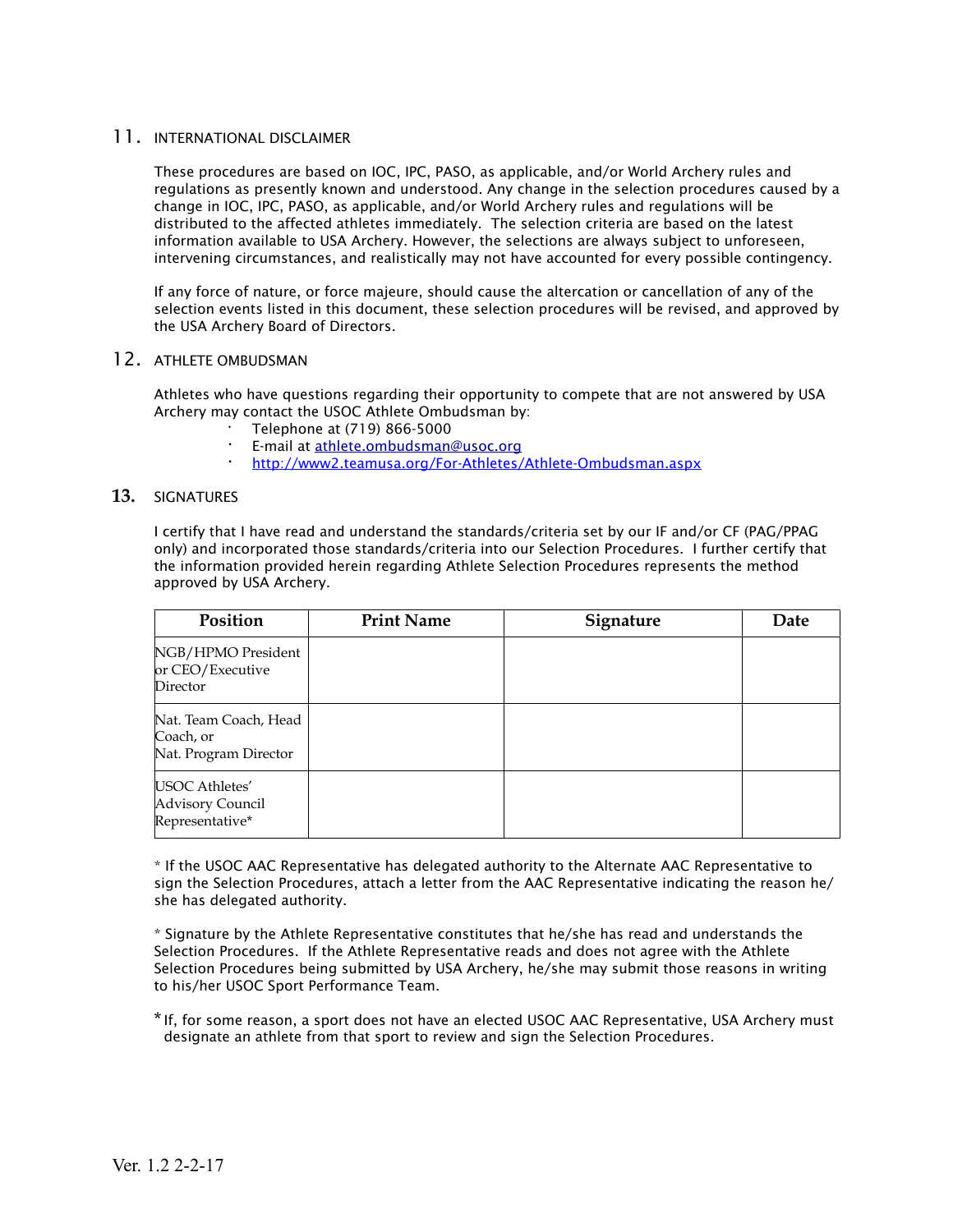# USA Archery

*World Archery Indoor Championships Trials*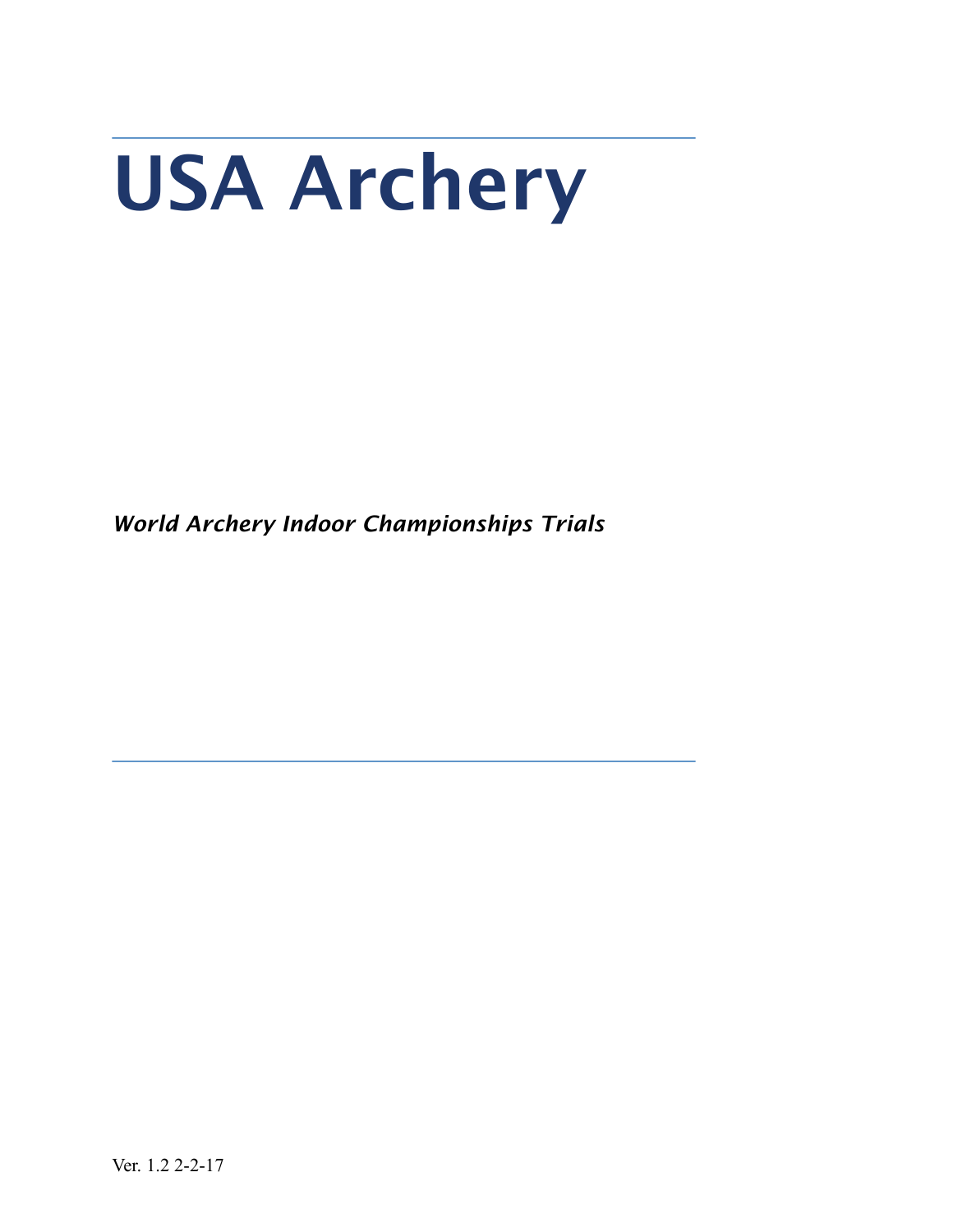### WORLD ARCHERY INDOOR CHAMPIONSHIPS U.S. TRIALS - Archery Event Schedule

SHOOTING SCHEDULE SUBJECT TO CHANGE

- 18m. WA Indoor Round 60 arrows
- 18m. WA Indoor Round 60 arrows
- Cut to Top 8 Archers per category
- Round Robin Matches

#### 1. World Archery Indoor Championships U.S. Trials Details

- 1.1 120 ARROW Qualification Round TOTAL OF TWO 18M WA INDOOR ROUND
	- 1.1.1 For the WAIC US Team Trials, a 120 Arrow Qualification Round consisting of two (2) 18m WA Indoor Rounds will be shot with the total cumulative score reducing the number of archers to the top 8 in each category.
	- 1.1.2 Qualification Round Points will be allocated to the Top 8 archers from their cumulative score in the two (2) 18m. WA Indoor Rounds for a total of 120 arrows, according to Table 1:

Table 1

| Ranking | <b>Points</b>            |  |
|---------|--------------------------|--|
|         | 8                        |  |
| 2       |                          |  |
| 3       | 6                        |  |
| 4       | 5                        |  |
| 5       | 4                        |  |
| 6       | З                        |  |
| 7       | $\overline{\phantom{0}}$ |  |
| 8       |                          |  |

- 1.1.3 A tie for the 8th position following the Qualification Round will be broken with a single arrow shoot-off, in accordance with World Archery Rules.
- 1.1.4 A tie within the top 8 archers from the Qualification Round will be broken by the total number of 10's followed by the total number of 9's.
	- 1.1.4.1 If a tie still exists between two or more archers, the tied archers will receive the same ranking and points associated with that ranking.
	- 1.1.4.2 The next lower ranked archer will receive the ranking *y* places down from the ranking of the tied archers where *y* is the number of archers tied. For example if three archers tie for 2nd place score with the same number of 10's and 9's, then those three archers will receive the 2nd ranking for the qualification round and will receive 7 points. The next lower ranked archer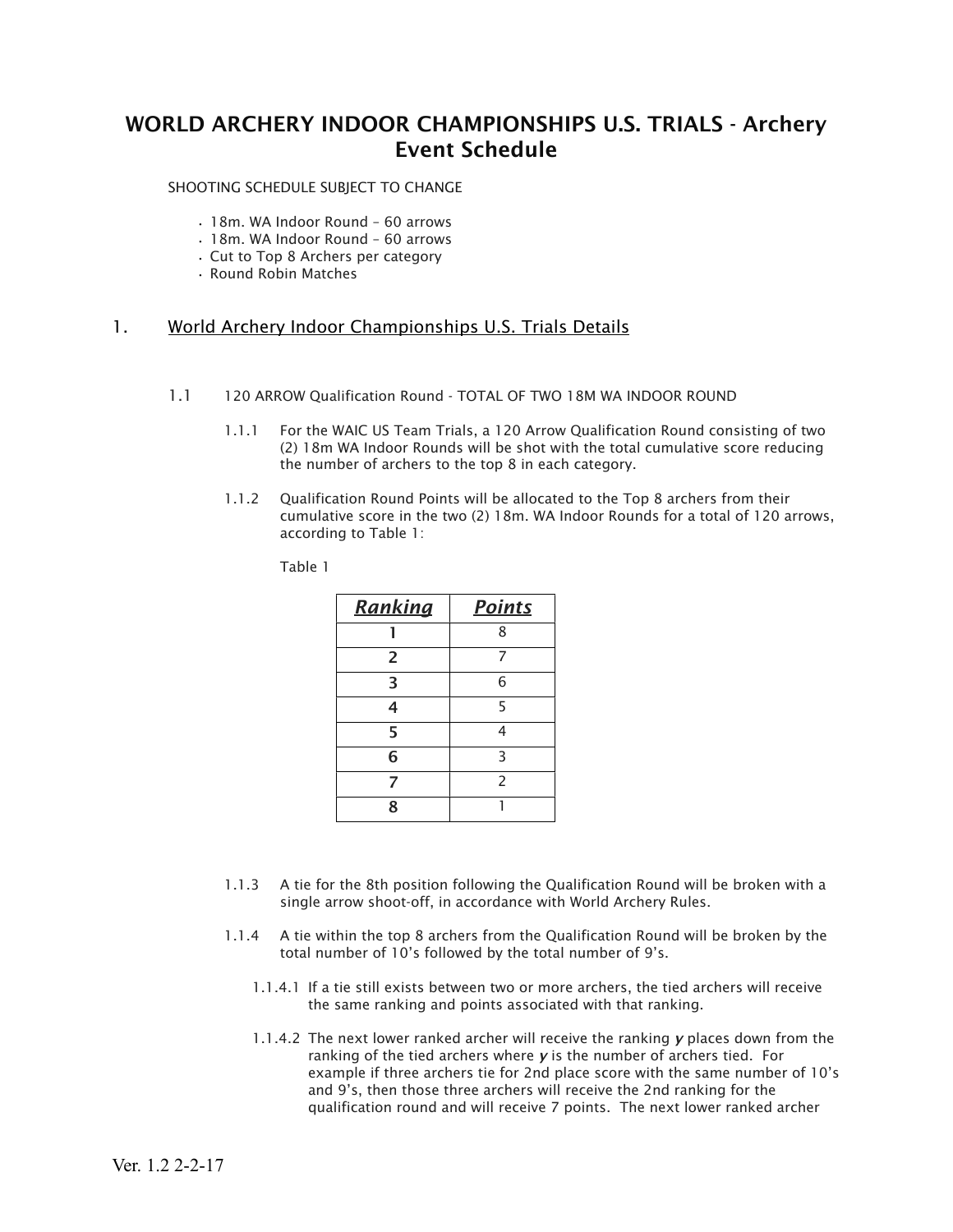would be 5th ranked in the qualification round and receive 4 points.

#### 1.2 OUALIFICATION ROUND BONUS POINTS

1.2.1 Archers will be awarded Bonus Points for 120 Arrow Qualification Round scores based on Table 2:

|                 |                       | <b>Bonus Points</b> |      |      |
|-----------------|-----------------------|---------------------|------|------|
| <b>Division</b> |                       | $+1$                | $+2$ | $+3$ |
| Senior          | Recurve Men           | 1172                | 1180 | 1188 |
| Senior          | <b>Recurve Women</b>  | 1156                | 1164 | 1172 |
| Senior          | Compound Men          | 1182                | 1188 | 1194 |
| Senior          | <b>Compound Women</b> | 1164                | 1172 | 1180 |
| Junior          | Recurve Men           | 1160                | 1168 | 1176 |
| Junior          | <b>Recurve Women</b>  | 1146                | 1154 | 1162 |
| Junior          | Compound Men          | 1164                | 1172 | 1180 |
| Junior          | <b>Compound Women</b> | 1148                | 1156 | 1164 |

#### Table 2

#### 1.3 ROUND ROBIN MATCHES

- 1.3.1 In the seven Round Robin Matches, each male athlete will shoot against each other male athlete once and each female athlete will shoot against each other female athlete once.
- 1.3.2 Each Round Robin Match will be conducted using the Set-Play System for Recurve archers and the Compound Round for Compound archers using 15 arrow cumulative score(three arrow ends, 2 minutes per end).
- 1.3.3 Awarded Match Bonus Points one point will be given for a win and zero for a loss, in each of the seven matches.
- 1.3.4 If an archer withdraws from the Round Robin Matches after competition has commenced, all archers will receive a win bonus point for the match shot against the withdrawn archer, regardless of whether they won or lost the match against the withdrawn archer.

1.3.4.1 - See 3.5 for information regarding withdrawing from the event.

#### 1.4 THREE-ARROW END AVERAGE

- 1.4.1 Following the series of seven matches, archers will be ranked and awarded points according to their Three Arrow End Average for the scores shot during the Round Robin portion of the event.
- 1.4.2 Three Arrow End Scores will be recorded for each match against other archers, per category, in Round Robin Match Play.
- 1.4.3 The Three Arrow End Average will be rounded to the thousandth place.
- 1.4.4 End scores shot during bye matches will not be calculated in the Three Arrow End Average.
- 1.4.5 Points will be allocated according to the archer's Three Arrow End Average Ranking, as shown in Table 3: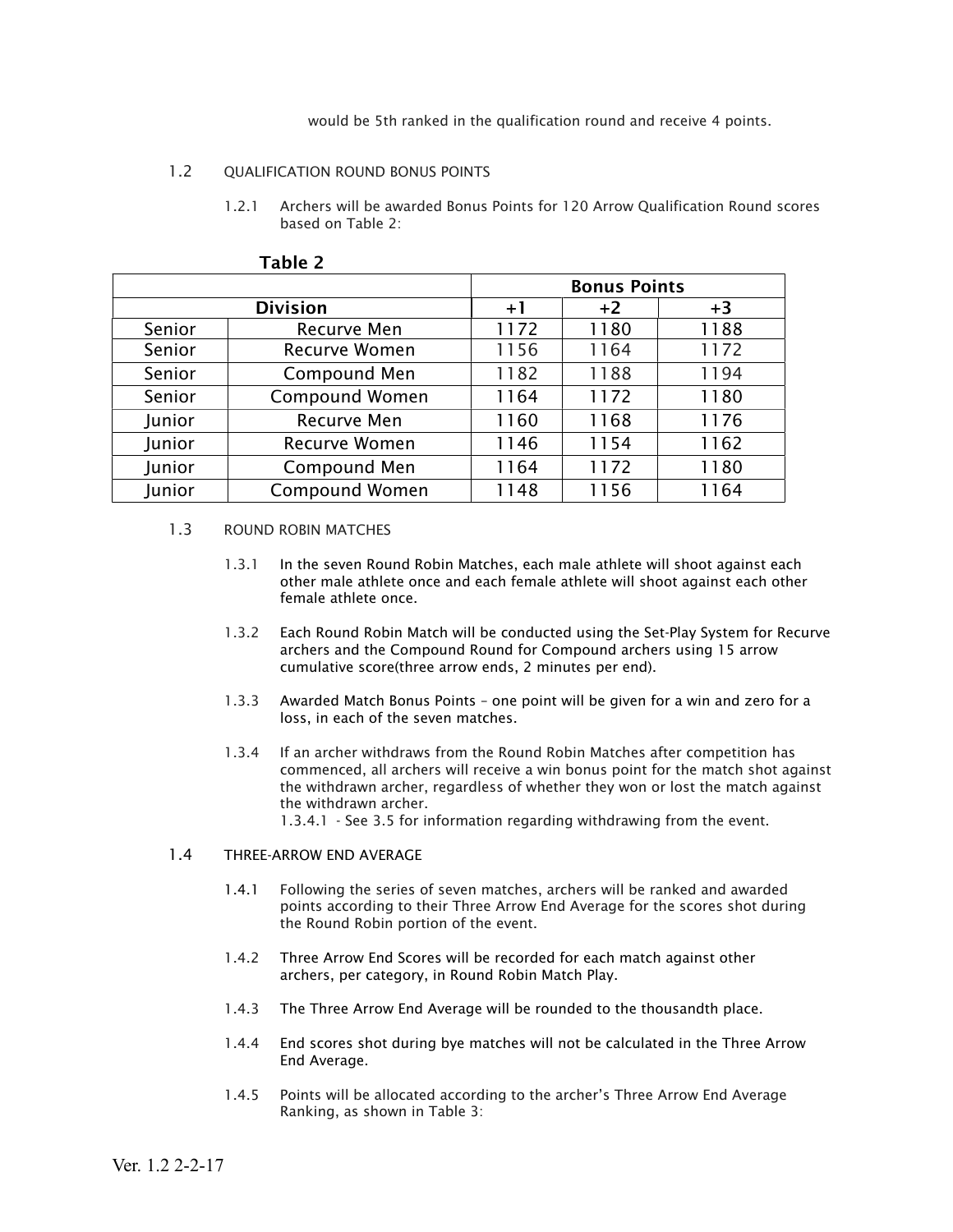| Ranking        | <b>Points</b>  |  |  |
|----------------|----------------|--|--|
|                | 8              |  |  |
| $\overline{2}$ | 7              |  |  |
| 3              | 6              |  |  |
| 4              | 5              |  |  |
| 5              | 4              |  |  |
| 6              | 3              |  |  |
| 7              | $\overline{2}$ |  |  |
| 8              |                |  |  |

Table 3. Three Arrow End Average Ranking Points Distribution.

- 1.4.6 If an archer withdraws from competition during the Round Robin Matches, archers who have shot against that archer prior to that archer withdrawing, will have their match score shot against the withdrawn archer count towards their Three Arrow End Average.
	- 1.4.6.1 Archers who did not shoot against the withdrawn archer prior to that archer withdrawing will receive a bye and will not score their ends shot in the bye match. These arrows shot in this situation will NOT count toward the archer's Three Arrow End Average.
	- 1.4.6.2 See 3.5 for information regarding withdrawing from the event.
- 1.4.7 If a tie exists between two or more archers in the Three Arrow End Average for the trials event, the tied archers will receive the same ranking and points associated with that ranking.
	- 1.4.7.1 The next lower ranked archer will receive the ranking y places down from the ranking of the tied archers where y is the number of archers tied. For example if three archers tie for 2nd place score with the same Three Arrow Average, then those three archers will receive the 2nd ranking for the Three Arrow Average and will receive 7 points. The next lower ranked archer would be 5th ranked in the Three Arrow Average and receive 4 points.

#### 2. WORLD ARCHERY CHAMPIONSHIPS U.S. TRIALS – FINAL RANKINGS

- 2.1 Athletes will be ranked by the total cumulative points of the: Qualification Round points, Qualification Round Bonus Points, Round Robin Win points, and Three Arrow Average. Final Rankings for this trials event will be defined by this ranking of total cumulative points.
- 2.2 In the event of a tie in the 3rd position of the Final Rankings for the trials: 2.2.1 The tie will be broken using a Set-Play System Match for Recurve and a Compound Round for Compound, three arrow ends.

2.2.2 If more than 2 archers are tied for a position, the two archers with the highest three arrow average outlined in Section 1.4 will shoot for the higher ranking position. For example, if three archers are tied for the 3rd position, the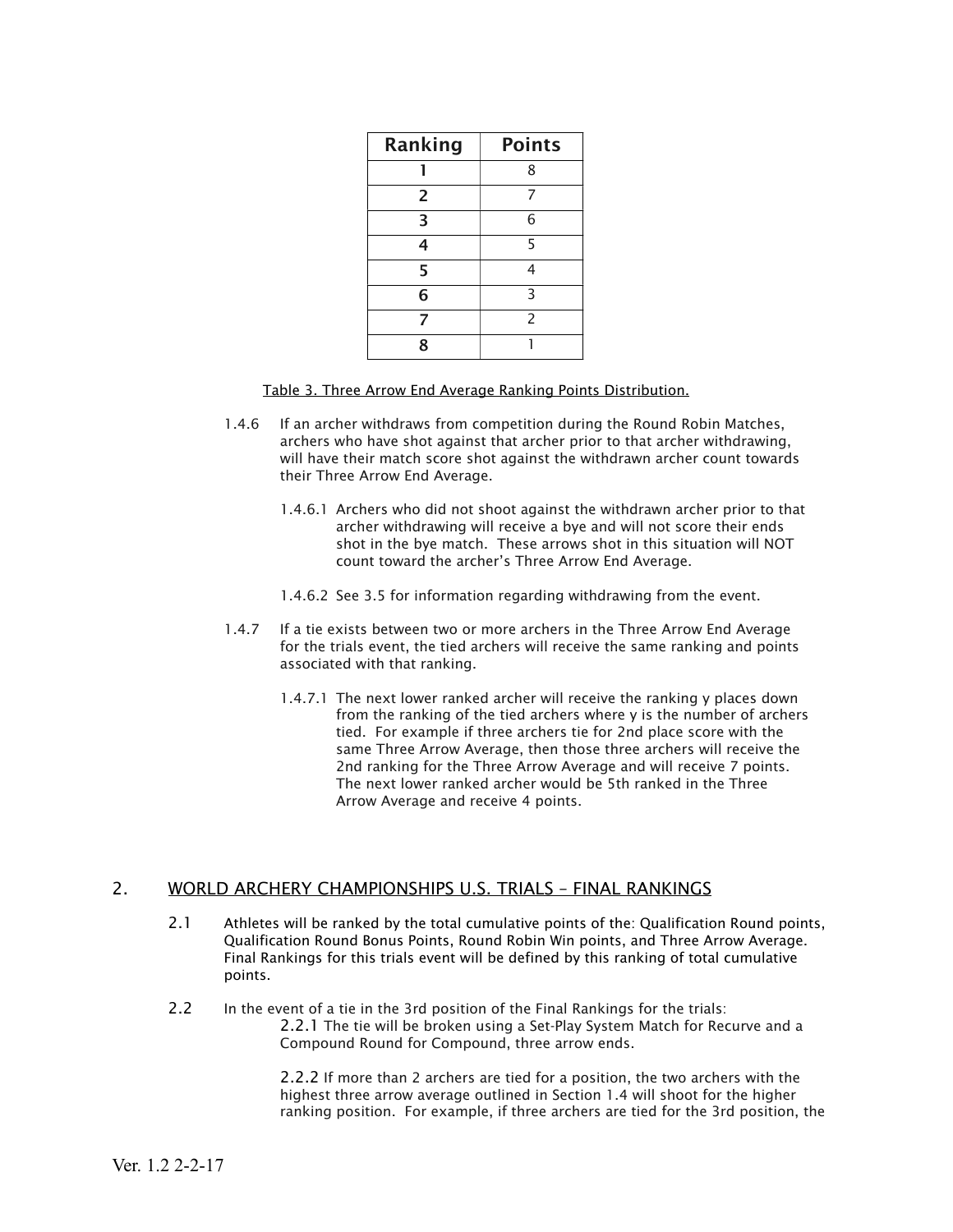two archers with the highest three arrow average from the round robin matches from the trials event will shoot a match for 3rd place. The archer with the lowest three arrow average will be ranked 5th.

2.2.3 If more than 2 archers meet the requirements for the tie breaker match or if two or more archers tie to be the 2nd person for the tie breaker match, a single arrow shoot-off will be used to separate the tie and determine the two archers that will shoot the match against each other.

2.3 In the event of a tie for all other positions other than 3rd, the tie will be broken by using the three arrow average from the round robin portion of the trials event.

2.3.1 The archer with the higher three arrow average as described in section 1.4 will receive the higher final ranking.

2.3.2 If a tie still exists, the archer with the higher cumulative Qualification Round Score from the trials event will receive the higher final ranking.

2.3.3 If a tie still exists, the tie will be broken with a single arrow shoot-off, in accordance with World Archery Rules 14.5.

- 2.4 Upon completion of the trials event the Point Totals become final.
- 2.5 Up to the top three archers in each gender and division will be nominated to the U.S. World Indoor Championships Team for the World Archery Indoor Championships.
- 2.6 Archers nominated to the U.S. World Indoor Championships Team must stay for a meeting with the Team Leader immediately after the trials event.
- 2.7 In the event that a nominated archer is unable to compete for the U.S. World Indoor Championships Team, USA Archery will select the next available archer based on the final ranking order in that division from the World Archery Indoor Championships U.S. Trials.
- 2.8 Athletes must maintain their performance level leading up to the World Archery Championships and participate in Mandatory Training and Competitions.
- 2.9 Failure to participate in the mandatory training and competitions will result in USA ARCHERY withdrawing the athlete's nomination to the World Archery.

2.9.1 If this situation occurs, USA Archery will nominate a replacement athlete for the position based on the Final Rankings and compliance with all requirements.

#### 3. ADDITIONAL RULES REGARDING WORLD ARCHERY INDOOR CHAMPIONSHIPS U.S. TEAM TRIALS - ARCHERY SELECTION PROCESS

- 3.1 World Archery Rules apply to all components of the World Archery Indoor Championships U.S. Team Trials - Archery.
- 3.2 There will be no equipment failures during the Round Robin Matches.
- 3.3 Archers are responsible for ensuring their scores are correct. If a scoring mistake is discovered after bonus points are awarded, the score may not be considered in accordance with established USA Archery Scoring Procedures.
- 3.4 Upon commencement of the Round Robin Matches, the Qualification Round Scores, Qualification Round Bonus Points are considered final.

Ver. 1.2 2-2-17